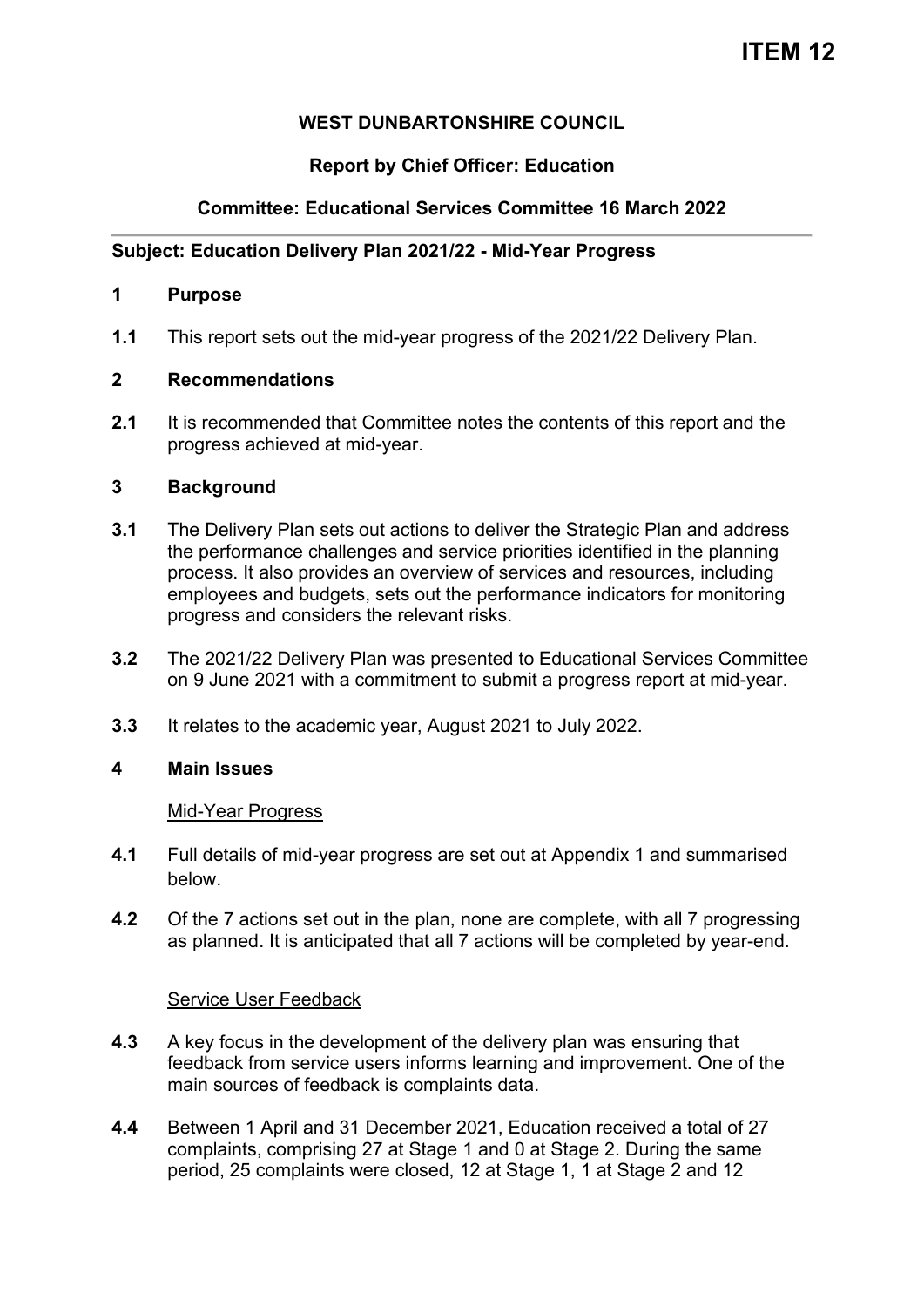categorised as resolved. This new category of closed complaints was introduced by the Scottish Public Services Ombudsman from April 2021. It relates to complaints where both parties agree that the complaint can be resolved effectively without a full investigation such as an appointment rescheduled, a refund processed, or a decision explained to a complainant. Neither the outcome (upheld/not upheld) nor the time taken to close complaints of this type are recorded.

- . **4.5** Of the 12 complaints closed at Stage 1, 8 (66.7%) were closed within the 5 working days target, with an average of 4 working days for all Stage 1 complaints. Of the 1 complaints closed at Stage 2, 1 (100%) was closed within the 20 working days target, with an average of 1 working day for all Stage 2 complaints.
- **4.6** 5 of the 12 complaints closed at Stage 1 were upheld (42%) and 0 of the 1 at Stage 2 (0%).
- **4.7** The 27 complaints received between April and December were categorised as follows:
	- Citizen expectation not met (quality of service) 19 complaints, 5 upheld;
	- Citizen expectation not met (timescales) 1 complaint, not upheld;
	- Employee behaviour 6 complaints, 0 upheld; and
	- Contractor 1 complaint, not upheld.
- **4.8** Complaints will continue to be monitored to identify opportunities for learning and improvement.

### **5 People Implications**

**5.1** There are no direct people implications arising from this report.

### **6 Financial & Procurement Implications**

**6.1** There are no direct financial or procurement implications arising from this report.

## **7 Risk Analysis**

**7.1** Failure to deliver the actions assigned to Education may have a direct impact on the delivery of the Council's Strategic Plan. It is essential that remedial action is taken to ensure strategic delivery plans achieve the commitments detailed.

### **8 Equalities Impact Assessment**